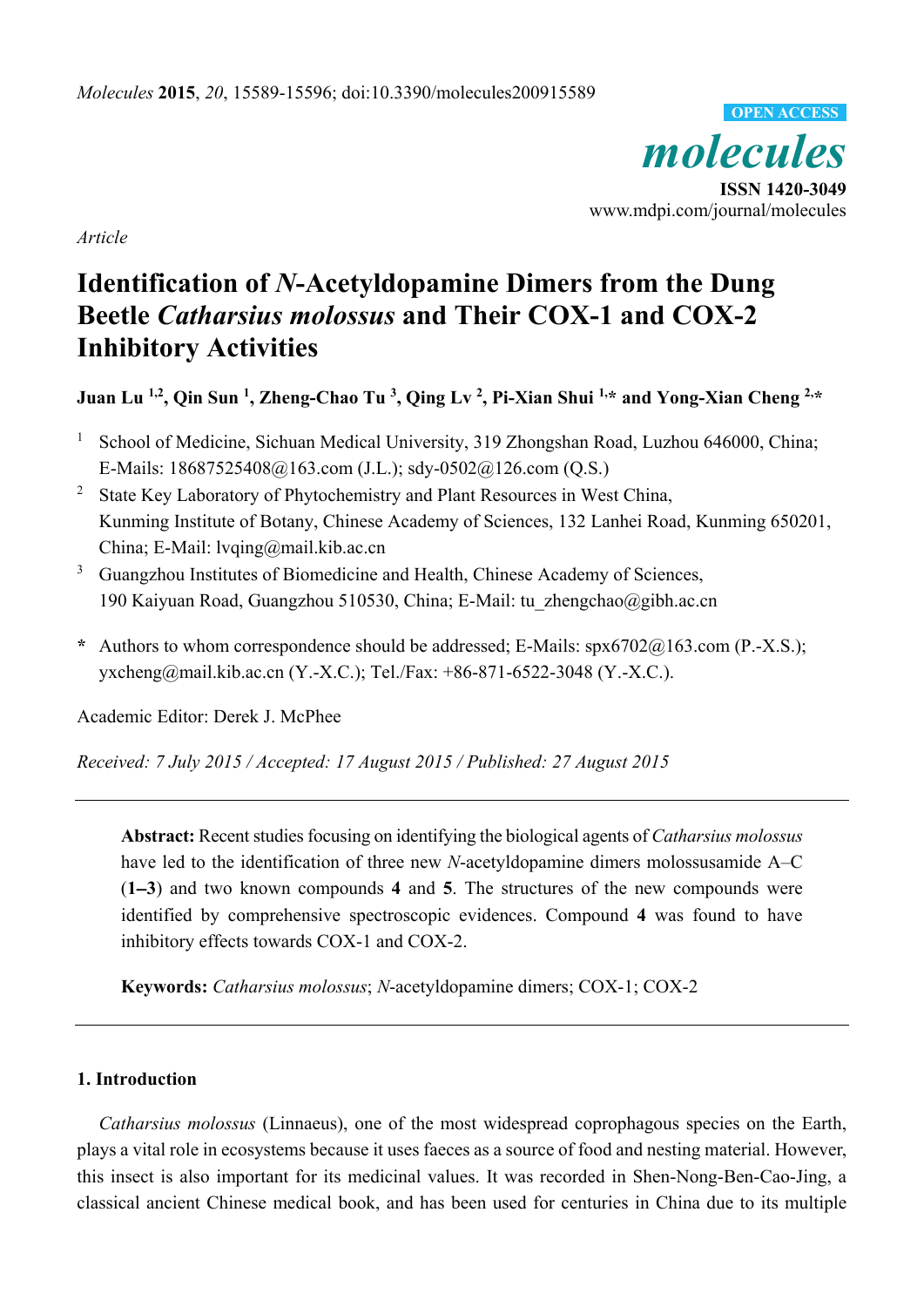functions such as arresting convulsion, removing blood stasis, relaxing the bowels, and counteracting toxins [1]. Previous chemical investigations revealed that *C. molossus* contains melanin [2] and imidazole compounds [3]. The extract of *C. molossus* was found to have antitumor [4], anti-benign prostatic hyperplasia [5,6], and cardiovascular activities [7]. We have found that *C. molossus* extract possesses significant anxiolytic effects in mice [8]. Nonpeptide small molecules present in the insects often have intriguing chemical structures and biological activities, and some such compounds have been characterized from diverse insects [9], however, much still needs to be explored. As part of our broader efforts aimed at searching for and characterizing bioactive compounds extracted from insects, *C. molossus* was investigated. Three new *N*-acetyldopamine dimers **1**–**3** and two known compounds **4**–**5** were isolated (Figure 1). The biological activities of all the compounds were evaluated using cytotoxicity, MDCK cell based anti-influenza, EV71 inhibition and cyclooxygenase inhibitory assays. Below, we describe the isolation, structure identification, and biological evaluation of these compounds.



**Figure 1.** Structures of compounds (±)-**1**−(±)-**5***.* 

#### **2. Results and Discussion**

#### *Structural Identification*

Compound **1** was obtained as a solid white substance. Its molecular formula was assigned as  $C_{20}H_{21}NO_7$ , with eleven degrees of unsaturation, based on its HRESIMS data ( $m/z$  410.1212 [M + Na]<sup>+</sup>, calcd for  $C_{20}H_{21}NO_7Na$ , 410.1210). The <sup>1</sup>H-NMR spectrum (Table 1) of 1 contains two typical ABX spin systems,  $[δ_H 6.82 (1H, d, J = 2.3 Hz, H-8), 6.75 (1H, dd, J = 8.5, 2.3 Hz, H-6), 6.81 (1H, d, J = 8.5 Hz,$ H-5), and 6.83 (1H, d, *J* = 1.7 Hz, H-2′), 6.73 (1H, dd, *J* = 8.5, 1.7 Hz, H-6′), 6.75 (1H, d, *J* = 8.5 Hz, H-5<sup>'</sup>)], suggesting the presence of two 1,3,4-trisubstituted benzene rings. The <sup>13</sup>C-NMR and DEPT spectra (Table 1) contain resonances for 20 carbons, including two methyl, two aliphatic methylene (one oxygenated), eight methine (two oxygenated aliphatic, six olefinic), and eight quaternary carbons (two carbonyls, six olefinic including four oxygenated). The  ${}^{1}H$ - ${}^{1}H$  COSY spectrum (Figure 2) showed correlations between H-1′′/H-2′′, H-5/H-6, H-5′/H-6′, and H-2/H-3. The 1 H- and 13C-NMR of **1** resemble those of **5**, differing in that an aliphatic methylene is present at  $C-2$ <sup>"</sup> ( $\delta$  $\in$  66.4). This assignment was confirmed by the observations of HMBC correlations (Figure 2) of H-2'' ( $\delta_H$  4.21)/C-3'' ( $\delta_C$  172.6), C-7  $(δc 132.9)$  and H-4''  $(δ<sub>H</sub> 2.00)/C-3'$ '  $(δc 172.6)$ . In addition, the presence of an ester carbonyl group in 1 instead of an amide in 5 are readily explained by the  $\rm{^1H}$ - or  $\rm{^{13}C}\text{-}NMR$  chemical shifts of H-2" or C-2".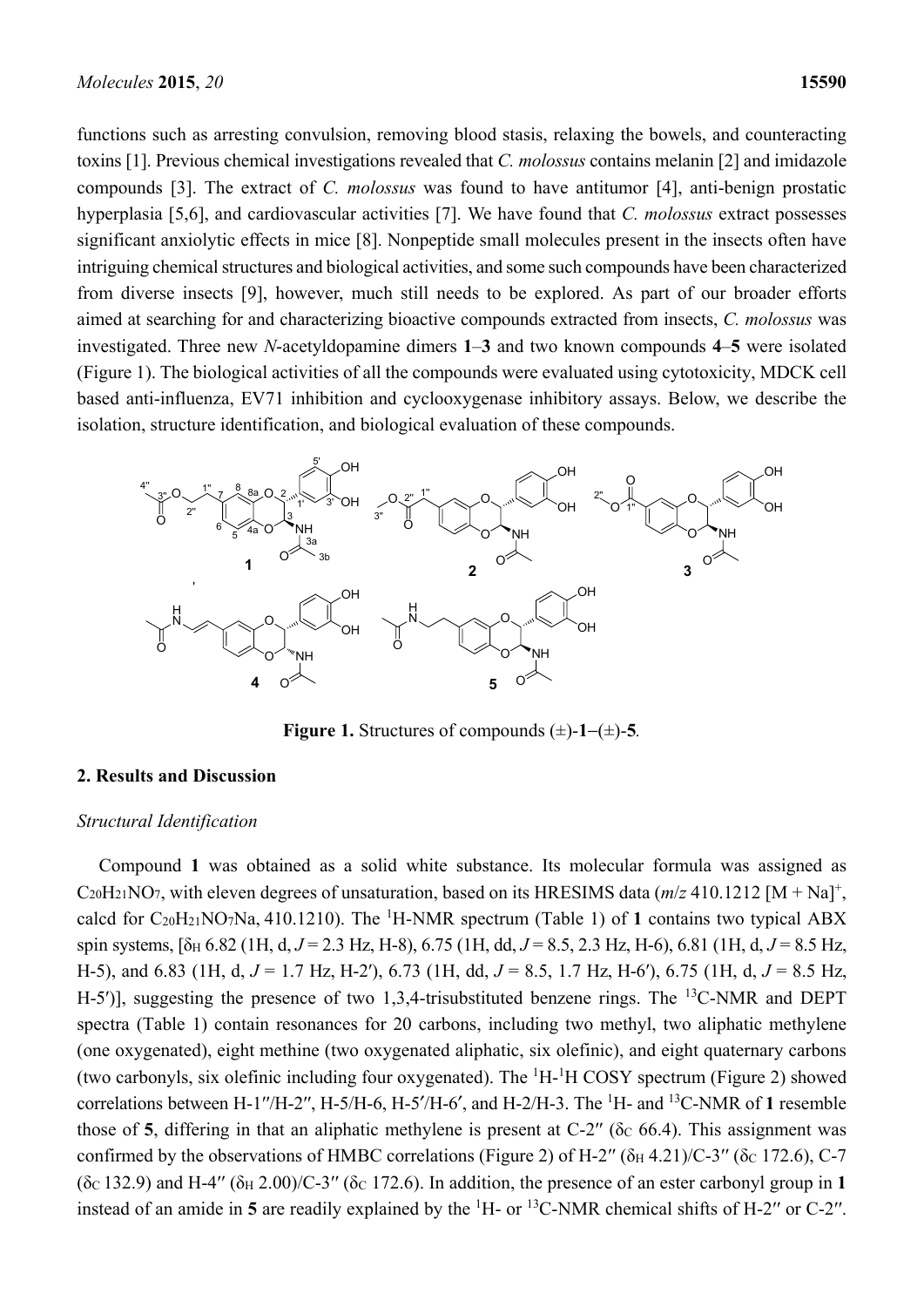HMBC correlation between H-6 (dd,  $J = 8.5$ , 2.3 Hz)/C-4a suggested the side chain attached to C-7. The coupling constant for H-2 is 7.2 Hz, suggesting a *trans*-H-2/H-3 relationship. Compound **1** was isolated as a racemic mixture indicated by its optical rotation. Further chiral separation was not carried out in this study. Consequently, the structure of **1** was determined as shown in Figure 1 and named molossusamide A.



**Figure 2.** Key HMBC and COSY correlations of compounds **1**−**3**.

Compound 2 has a molecular formula  $C_{19}H_{19}NO<sub>7</sub>$  (11 degrees of unsaturation) as derived from the HRESIMS data  $(m/z)$  396.1056  $[M + Na]$ <sup>+</sup>, calcd for C<sub>19</sub>H<sub>19</sub>NO<sub>7</sub>Na, 396.1054). The <sup>1</sup>H-NMR spectrum (Table 1) of 1 contains two typical ABX spin systems  $\lceil \delta_H \rceil 6.86$  (1H, d,  $J = 1.8$  Hz, H-8), 6.78 (1H, dd, *J* = 8.3, 1.8 Hz, H-6), 6.83 (1H, d, *J* = 8.3 Hz, H-5); 6.84 (1H, d, *J* = 1.6 Hz, H-2′), 6.74 (1H, dd, *J* = 8.3, 1.6 Hz, H-6′),  $6.76$  (1H,  $d, J = 8.3$  Hz, H-5′)], suggesting the presence of two 1,3,4-trisubstituted benzene rings. The <sup>13</sup>C-NMR and DEPT spectra contain resonances for 19 carbons including two methyl, one aliphatic methylene, eight methine (two oxygenated, six olefinic), and eight quaternary carbons (two carbonyls, six olefinic including four oxygenated). The above NMR data of **2** was quite similar to those of **1**. The main difference was a side chain at C-7. HMBC correlations (Figure 2) of H-1′′/C-2′′, C-6 and H-3''/C-2" indicated the presence of C-1"-C-2"-O-C-3", which was positioned at C-7 by the observation of HMBC correlation of H-6 (dd, *J* = 8.3, 1.8 Hz)/C-4a. The *trans*-form of H-2/H-3 was determined by the large coupling constant of H-2 (7.3 Hz). Of note, **2** was also isolated as a racemate, successive chiral separation was not carried out. As a result, the structure of **2** was determined as shown in Figure 1 and named molossusamide B.

Compound **3** possesses a molecular formula C<sub>18</sub>H<sub>17</sub>NO<sub>7</sub> from its HRESIMS ( $m/z$  360.1076 [M + H]<sup>+</sup>, calcd for C18H18NO7, 360.1078). The NMR data of **3** are extremely similar to those of **2**, differing in that an aliphatic methylene was missing in **3**, which was supported by HMBC correlations (Figure 2) of H-6, H-8, H-2′′/C-1′′. Similarly, the *trans*-configuration of H-2/H-3 was evident from the *J* value of H-2 (7.3 Hz). The racemic nature of **3** was indicated by its null optical rotation. Thus, the structure of **3** was determined as shown in Figure 1 and named molossusamide C.

The two known compounds were respectively identified as *cis*-2-(3′,4′-dihydroxyphenyl)-3-acetylamino-7-(*N*-acetyl-2′′-amino-ethylene)-1,4-benzodioxane (**4**) [10] and *trans*-2-(3′,4′-dihydroxyphenyl)-3-acetylamino-7-(*N*-acetyl-2′′-aminoethyl)-1,4-benzodioxane (**5**) [11], by comparison of their spectroscopic data with those in the literature. Both these compounds were isolated from this species for the first time. In addition, the <sup>1</sup>H- and <sup>13</sup>C-NMR data of 4 were assigned for the first time in this study (Table S1).

Considering the traditional uses of *C. molossus* for the treatment of furunculosis, diarrhea [12] and cancer [13], the biological activities of racemic compounds **1**–**5** were evaluated using several assays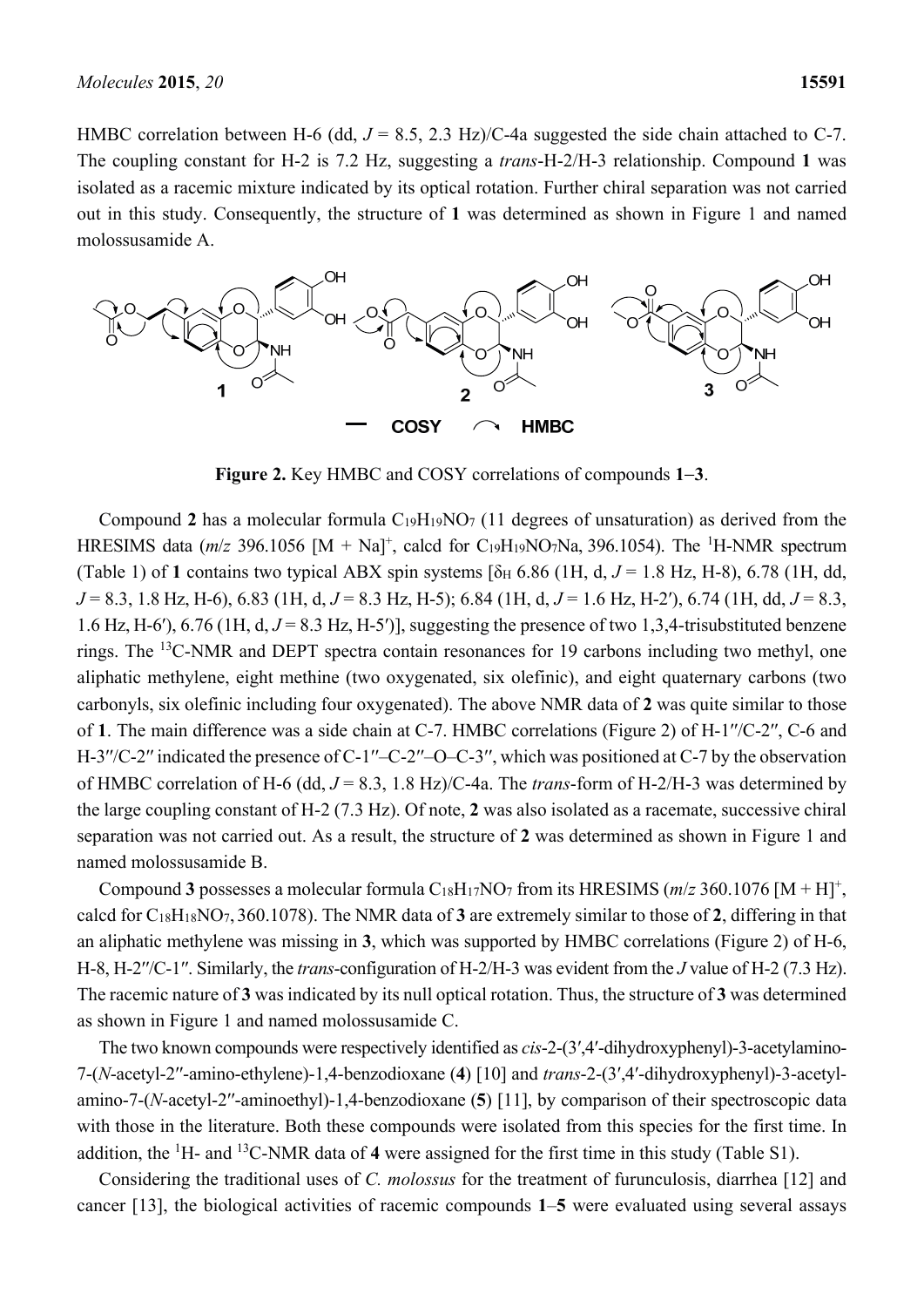including cytotoxicity in cancer cells, anti-virus (influenza and EV71) and anti-inflammation (COX-1/2). The results showed that only compound **4** exhibited inhibitory effects towards COX-1 and COX-2 with respective IC<sub>50</sub> values of 78.85 μM and 6.43 μM (Figure 3 and Table S2) (celecoxib, with IC<sub>50</sub> values of 54.55 μM and 0.015 μM for COX-1 and COX-2, respectively, was used as a positive control). All the compounds were inactive against cancer cells, influenza and EV71 (Tables S3–S5). Because pyogenic infections are related to inflammation processes, the observations made in this study suggested that compound **4** might be responsible for the therapeutic applications of *C. molossus.*

| <b>Position</b>    | 1                            |                       | $\overline{2}$               |                       | $\mathbf{3}$                 |                       |
|--------------------|------------------------------|-----------------------|------------------------------|-----------------------|------------------------------|-----------------------|
|                    | $\delta$ H ( <i>J</i> in Hz) | $\delta c$ , mult     | $\delta$ H ( <i>J</i> in Hz) | $\delta c$ , mult     | $\delta$ H ( <i>J</i> in Hz) | $\delta c$ , mult     |
| $\overline{2}$     | 4.68, d, 7.2                 | 78.3, CH              | 4.70, d, 7.3                 | 78.3, CH              | 4.74, d, 7.3                 | 78.2, CH              |
| $\mathfrak{Z}$     | 5.66, d, 7.2                 | 78.3, CH              | 5.68, d, 7.3                 | 78.3, CH              | 5.78, d, 7.3                 | 78.7, CH              |
| 5                  | 6.81, d, 8.5                 | 117.9, CH             | 6.83, d, 8.3                 | 118.0, CH             | 6.96, d, 9.1                 | 118.1, CH             |
| 6                  | 6.75, dd, 8.5, 2.3           | 123.4, CH             | 6.78, dd, 8.3, 1.8           | 123.8, CH             | 6.84, dd, 9.1, 1.8           | 124.8, CH             |
| $\boldsymbol{7}$   |                              | 132.9, qC             |                              | 129.1, qC             |                              | 128.2, qC             |
| $\,8\,$            | 6.82, d, 2.3                 | 118.3, CH             | 6.86, d, 1.8                 | 118.8, CH             | 7.59, d, 2.0                 | 119.5, CH             |
| 1'                 |                              | 128.7, qC             |                              | 128.7, qC             |                              | 124.8, qC             |
| 2'                 | 6.83, d, 1.7                 | 115.5, CH             | 6.84, d, 1.6                 | 115.6, CH             | 7.58, d, 1.8                 | 115.6, CH             |
| 3'                 |                              | 146.5, $qC$           |                              | 146.5, $qC$           |                              | 147.4, qC             |
| 4'                 |                              | 147.2, qC             |                              | 147.2, qC             |                              | 148.2, qC             |
| 5'                 | 6.75, d, 8.5                 | 116.1, CH             | 6.76, d, 8.3                 | 116.1, CH             | 6.77, d, 8.3                 | 116.2, CH             |
| 6 <sup>'</sup>     | 6.73, dd, 8.5, 1.7           | 120.6, CH             | 6.74, dd, 8.3, 1.6           | 120.6, CH             | 6.75, dd, 8.3, 2.1           | 120.7, CH             |
| $1^{\prime\prime}$ | 2.83, t, 6.9                 | 35.3, CH <sub>2</sub> | 3.56, s                      | 40.9, CH <sub>2</sub> |                              | 168.1, qC             |
| $2^{\prime\prime}$ | 4.21, t, 6.9                 | 66.4, CH <sub>2</sub> |                              | 174.1, qC             | 3.85, s                      | 52.5, CH <sub>3</sub> |
| $3^{\prime\prime}$ |                              | 172.6, qC             | $2.04$ , s                   | 52.5, CH <sub>3</sub> |                              |                       |
| $4^{\prime\prime}$ | 2.00, s                      | 20.8, CH <sub>3</sub> |                              |                       |                              |                       |
| 3a                 |                              | 173.3, qC             |                              | 173.1, qC             |                              | 173.3, qC             |
| 3 <sub>b</sub>     | 1.87, s                      | 22.6, CH <sub>3</sub> | 1.87, s                      | 22.6, CH <sub>3</sub> | 1.87, s                      | 22.6, CH <sub>3</sub> |
| 4a                 |                              | 142.3, qC             |                              | 142.8, qC             |                              | 144.3, qC             |
| 8a                 |                              | 144.3, qC             |                              | 144.3, qC             |                              | 146.6, qC             |

**Table 1.** <sup>1</sup> H- and 13C-NMR spectroscopic data of **1**−**3**.



**Figure 3.** Inhibitory effects of compound **4** against COX-1 and COX-2.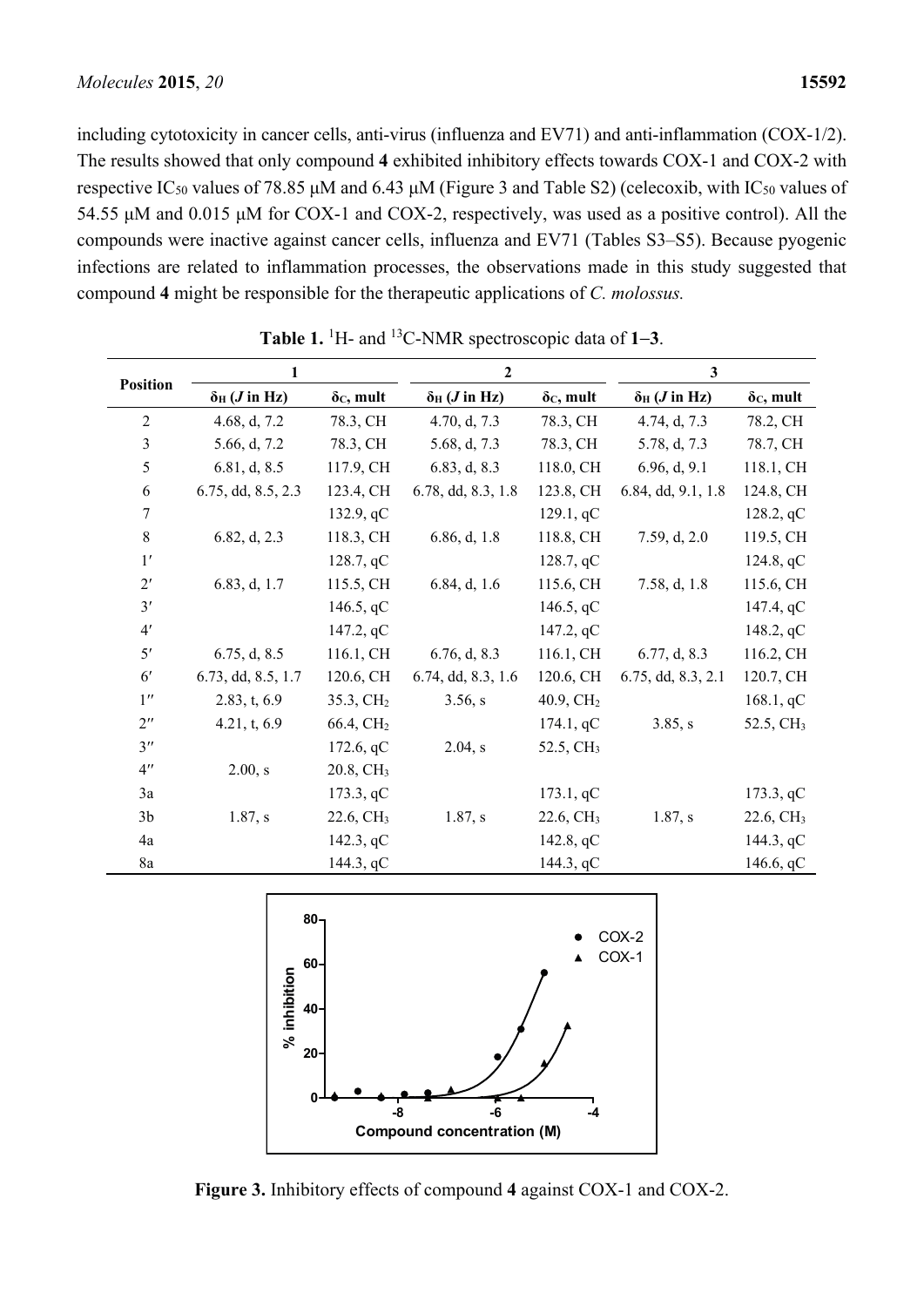#### **3. Experimental Section**

#### *3.1. General Information*

Optical rotations were recorded on a SEPA-300 polarimeter (Horiba, Kyoto, Japan). Column chromatography was performed on silica gel (200−300 mesh; Qingdao Marine Chemical, Inc., Qingdao, China), RP-18 (40−60 μm, Daiso Co., Osaka, Japan), MCI gel CHP 20P (75−150 μm, Mitsubishi Chemical Industries, Tokyo, Japan) and Sephadex LH-20 (Amersham Pharmacia, Uppsala, Biosciences, Sweden). UV spectra were recorded on a Shimadzu UV-2401PC spectrometer (Shimadzu, Kyoto, Japan). Semi-preparative HPLC was carried out using an Agilent 1200 liquid chromatograph (Agilent, Santa Clara, CA, USA), the column used was a 250 mm  $\times$  9.4 mm, i.d., 5 µm, Zorbax SB-C<sub>18</sub>. NMR spectra were recorded on a Bruker AM-400 or Avance III 600 or Avance III 800 NMR spectrometer (Bruker, Karlsruhe, Germany). Chemical shifts (δ) were expressed in ppm. EIMS and HREIMS were determined on an AutoSpec Premier P776 spectrometer (Waters, Milford, MA, USA). ESIMS and HRESIMS were measured on an API QSTAR Pulsar 1 spectrometer (Applied Biosystems/MDS Sciex, Foster City, CA, USA).

#### *3.2. Insect Material*

The whole bodies of *C. molossus* were purchased from Ju-Hua-Cun herbal market in Kunming of Yunnan Province, China, in September 2012. The material was identified by Prof. Z.-Y. Yan at Chengdu University of Traditional Chinese Medicine. A voucher specimen (CHYX0581) was preserved at the State Key Laboratory of Phytochemistry and Plant Resources in West China, Kunming Institute of Botany, Chinese Academy of Sciences, China.

#### *3.3. Extraction and Isolation*

The dried powder of *C. molossus* (50 kg) was soaked using 70% EtOH ( $3 \times 360$  L  $\times$  24 h) to give a crude extract, which was suspended in water and adjusted pH to 1–2 followed by extraction with EtOAc  $(3 \times 10 \text{ L})$  to afford an EtOAc soluble extract (800 g). The EtOAc extract was divided into three parts (Fr.1−Fr.3) using silica gel solid phase extraction eluted with petroleum ether, CH2Cl2 and MeOH. Fr.3 (55 g, methanol soluble part) was separated by MCI gel CHP 20P eluted with gradient aqueous MeOH (20%–95%) to provide eleven portions (Fr.3.1−Fr.3.11). Fr.3.6 (24.4 g) was filtered via Sephadex LH-20 (MeOH) to produce three portions (Fr.3.6.1−Fr.3.6.3). Fr.3.6.1 (6 g) was submitted to RP-18 column chromatography (MeOH/H2O, 50%–75%) followed by preparative TLC (2 drops formic acid in CHCl3/MeOH, 14:1 vol/vol) and semi-preparative HPLC (MeOH/H2O, 50%) to yield **1** (4.1 mg,  $Rt = 17.1$  min). Fr.3.6.2 (5 g) was fractionated on a RP-18 column (MeOH/H<sub>2</sub>O, 25%–55%) to give three portions (Fr.3.6.2.1–Fr.3.6.2.3). Among them, Fr.3.6.2.1 (50 mg) was purified by preparative TLC (CHCl3/MeOH, 9:1 vol/vol) and then semi-preparative HPLC (MeOH/H2O, 45%) to afford **2** (1.2 mg, Rt = 19.6 min) and  $3(1.6 \text{ mg}, \text{Rt} = 20.2 \text{ min})$ . Fr. 3.6.2.3 (45.3 mg) was purified by preparative TLC (CHCl3/acetone, 2.5:1 vol/vol) to yield **4** (10 mg). Fr.3.5 (24 g) was separated by Sephadex LH-20 chromatography (MeOH) to provide six portions (Fr.3.5.1−Fr.3.5.6). Fr.3.5.4 (8 g) was applied to a RP-18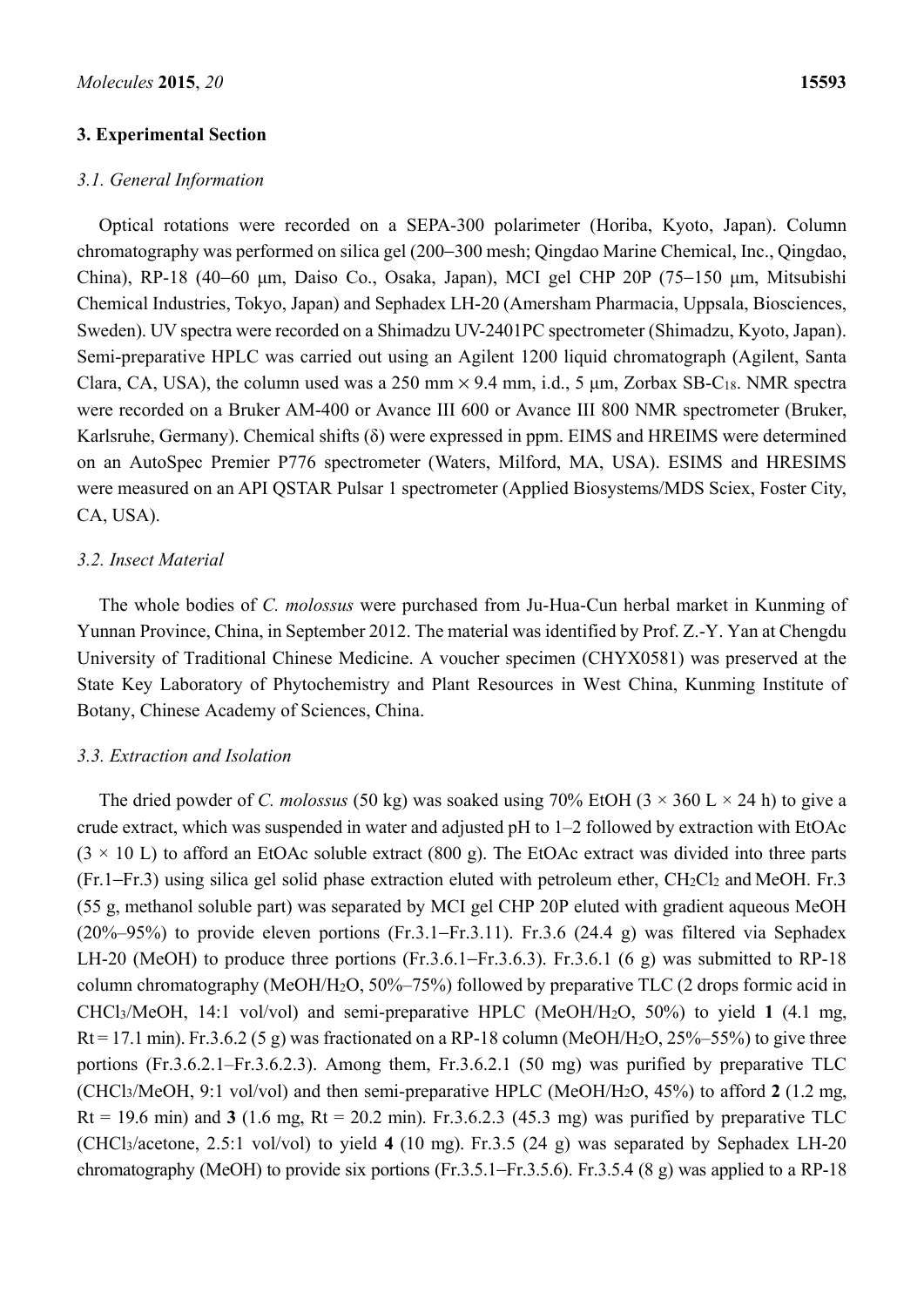column (MeOH/H2O, 20%–50%), followed by semi-preparative HPLC (MeOH/H2O, 35%) to give **5**  $(10 \text{ mg}, \text{Rt} = 11.7 \text{ min}).$ 

# *3.4. Compound Characterization*

( $\pm$ )-Molossusamide A (1). Yellowish solid; [α]<sup>26</sup> -1.3 (*c* 0.26, MeOH); UV (MeOH) λ<sub>max</sub> (log ε): 204  $(4.88)$ , 221  $(4.34)$ , 283  $(3.93)$  nm; <sup>1</sup>H- (CD<sub>3</sub>OD, 400 MHz) and <sup>13</sup>C-NMR (CD<sub>3</sub>OD, 200 MHz) data, see Table 1; ESIMS:  $m/z$  387 [M]<sup>+</sup>; HRESIMS:  $m/z$  410.1212 [M + Na]<sup>+</sup> (calcd for C<sub>20</sub>H<sub>21</sub>NO<sub>7</sub>Na, 410.1210).

( $\pm$ )-Molossusamide B (2). Yellowish solid; [α]<sup>26</sup> -7.8 (*c* 0.24, MeOH); UV (MeOH) λ<sub>max</sub> (log ε): 204  $(4.65)$ , 223  $(4.29)$ , 254  $(3.96)$ , 278  $(3.91)$ , 319  $(3.38)$  nm; <sup>1</sup>H- $(CD<sub>3</sub>OD, 400$  MHz) and <sup>13</sup>C-NMR  $(CD<sub>3</sub>OD,$ 150 MHz) data, see Table 1; ESIMS: *m*/*z* 396 [M + Na]+ ; HRESIMS: *m*/*z* 396.1056 [M + Na]+ (calcd for C19H19NO7Na, 396.1054).

( $\pm$ )-Molossusamide C (3). Yellow solid; [α]<sup>26</sup> +1.4 (*c* 0.33, MeOH); UV (MeOH) λ<sub>max</sub> (log ε): 204 (4.54), 217 (4.40), 254 (4.04), 282 (3.91) nm; <sup>1</sup>H- (CD<sub>3</sub>OD, 400 MHz) and <sup>13</sup>C-NMR (CD<sub>3</sub>OD, 200 MHz) data, see Table 1; ESIMS: *m/z* 717 [2M − H]<sup>-</sup>; HRESIMS: *m/z* 360.1076 [M + H]<sup>+</sup> (calcd for C<sub>18</sub>H<sub>18</sub>NO<sub>7</sub>, 360.1078).

# *3.5. Cytotoxicity Assay*

Cell lines, K562, MCF-7, A549, Huh-7, Hela, DU145, H1975, and A431 were purchased from the Shanghai Cell Bank, Chinese Academy of Sciences (Shanghai, China). Cells were routinely grown and maintained in mediums RPMI or DMEM with 10% FBS and with 1% penicillin/streptomycin. All cell lines were incubated in a Thermo/Forma Scientific CO<sub>2</sub> Water Jacketed Incubator (Greenbelt Maryland, MD, USA) with 5% CO<sub>2</sub> in air at 37 °C. Cell viability was determined by the CCK8 (Dojindo, Kyushu, Japan) assay. Cells were seeded at a density of 400–800 cells/well in 384 well plates and treated with various concentrations of compounds or solvent control. After 72 h incubation, CCK8 reagent was added, and absorbance was measured at 450 nm using Envision 2104 multi-label Reader (Perkin Elmer, Waltham, MA, USA)*.*

# *3.6. MDCK Cell-Based Anti-Influenza Assay*

Cell-based anti-influenza virus inhibitor screening was based on the principle of cytopathic effect (CPE) protection assay. Madin-Darby canine kidney (MDCK) cells cultured to approximately 90% confluence were detached with 0.25% Trypsin-EDTA (Invitrogen, Shanghai, China), washed and re-suspended in complete EMEM,  $2.5 \times 10^4$  MDCK cells were plated in triplicate in a 96-well plate and incubated overnight at  $37^{\circ}$ C in a humidified  $5\%$  CO<sub>2</sub> incubator. The confluent MDCK monolayers cells were rinsed twice with Hanks' solution devoid of serum, and then the cells were treated with 50 μL medium with 1 mg/mL TPCK and 0.3% BSA and infected by different influenza virus strains at a multiplicity of infection (MOI) of 0.01 PFU/cell. After 2.0 h incubation, serially diluted compounds were added. After 3 day incubation, the medium was removed and 50 μL medium containing 5 μL CCK8 reagent was added into each well followed by additional 2 h incubation, the absorbance was measured at 450 nm using an UV-star-Microplates Synergy HT plate reader (BioTek, Winnooski, VT, USA).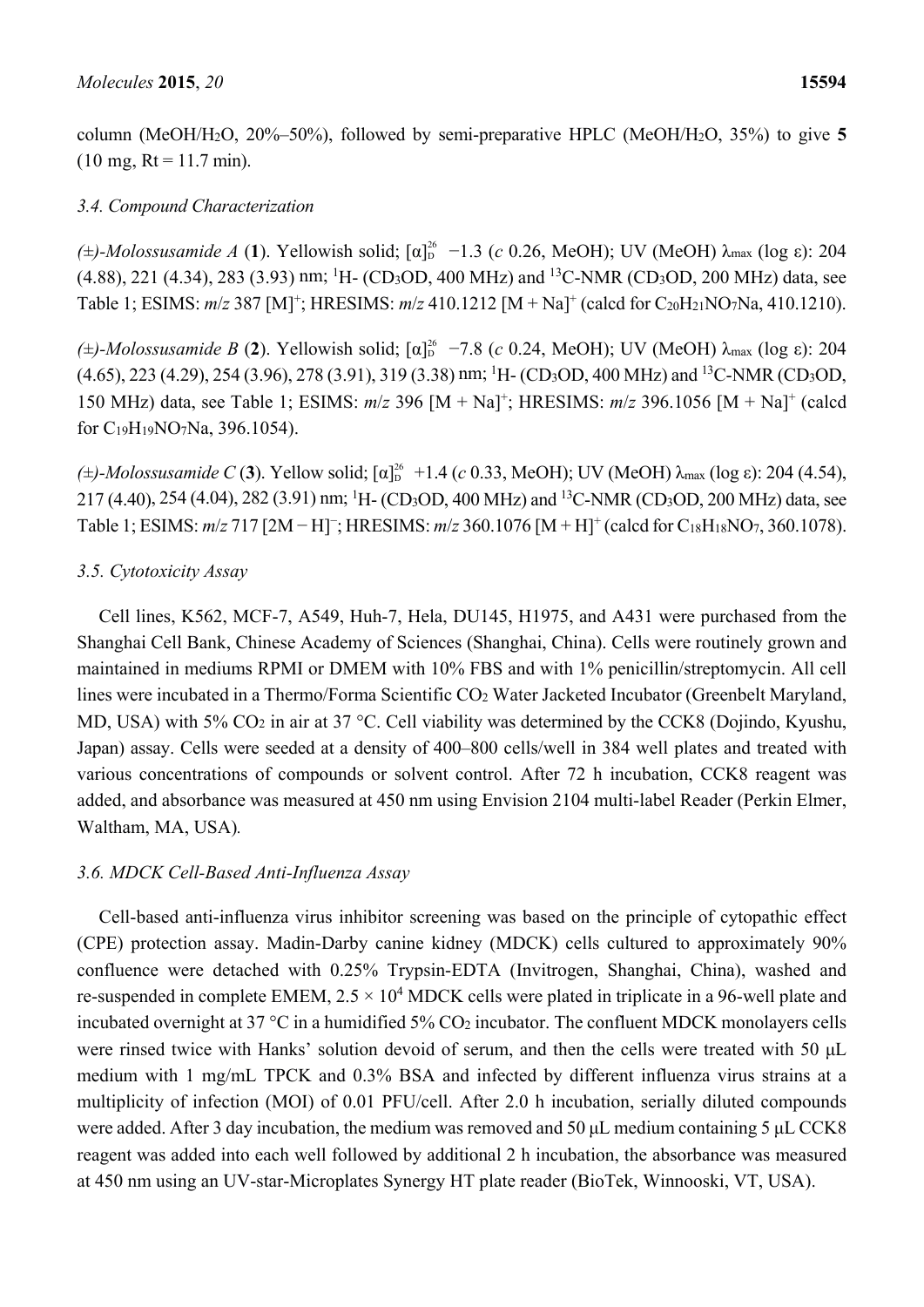### *3.7. EV71 Inhibition CPE Assay*

EV71 (GZ-08-02 strain, GenBank Accession No. FJ360545) was originally isolated and identified by the Guangzhou Children's Hospital, Guangzhou, China [14]. The CPE induced by EV71 infection was measured in Vero cells with CCK8 assay. Confluent VERO cells were plated into 384-well plate and inoculated in triplicate with the mixture of 100 times of the 50% tissue culture infectious dose (TCID50) of EV71, and serially diluted compounds in DMEM supplemented with 2% FCS. After that, the cells were incubated at 37 °C for additional 72 h. Then fresh medium containing CCK8 were added, and incubated in 37 °C for 2 h. the A450 was measured with an Envision Plate Reader (PerkinElmer).

# *3.8. Cyclooxygenase (COX) Inhibitory Assay*

Compounds were evaluated for COX inhibitory activity *in vitro* by using Cayman's COX Fluorescent Inhibitor Screening Assay Kit (Cayman Chemical Company, Ann Arbor, MI, USA) as previously described methods [15].

### **4. Conclusions**

Three new and two known *N*-acetyldopamine dimers were isolated from dung beetle, and their structures were characterized by spectroscopic methods. One known compound was found to have inhibitory activities against COX-1 and COX-2. This contribution adds new facets to the chemistry and biological activity of insect-derived nonpeptide small molecules.

### **Supplementary Materials**

Supplementary materials can be accessed at: http://www.mdpi.com/1420-3049/20/09/15589/s1.

# **Acknowledgments**

This work was financially supported by a Project of Natural Compound Library Construction from Chinese Academy of Sciences (KSCX2-EW-R-15).

### **Author Contributions**

Juan Lu, Pi-Xian Shui, Qin Sun, Zheng-Chao Tu and Qing Lv conducted experiments and performed data analysis, Yong-Xian Cheng conceived and designed the experiments and wrote the paper.

# **Conflicts of Interest**

The authors declare no conflict of interest.

# **References**

1. Wang, X.B.; Yang, Y.H. Dung beetles use. *J. Exter. Ther. TCM* **2002**, *11*, 24.